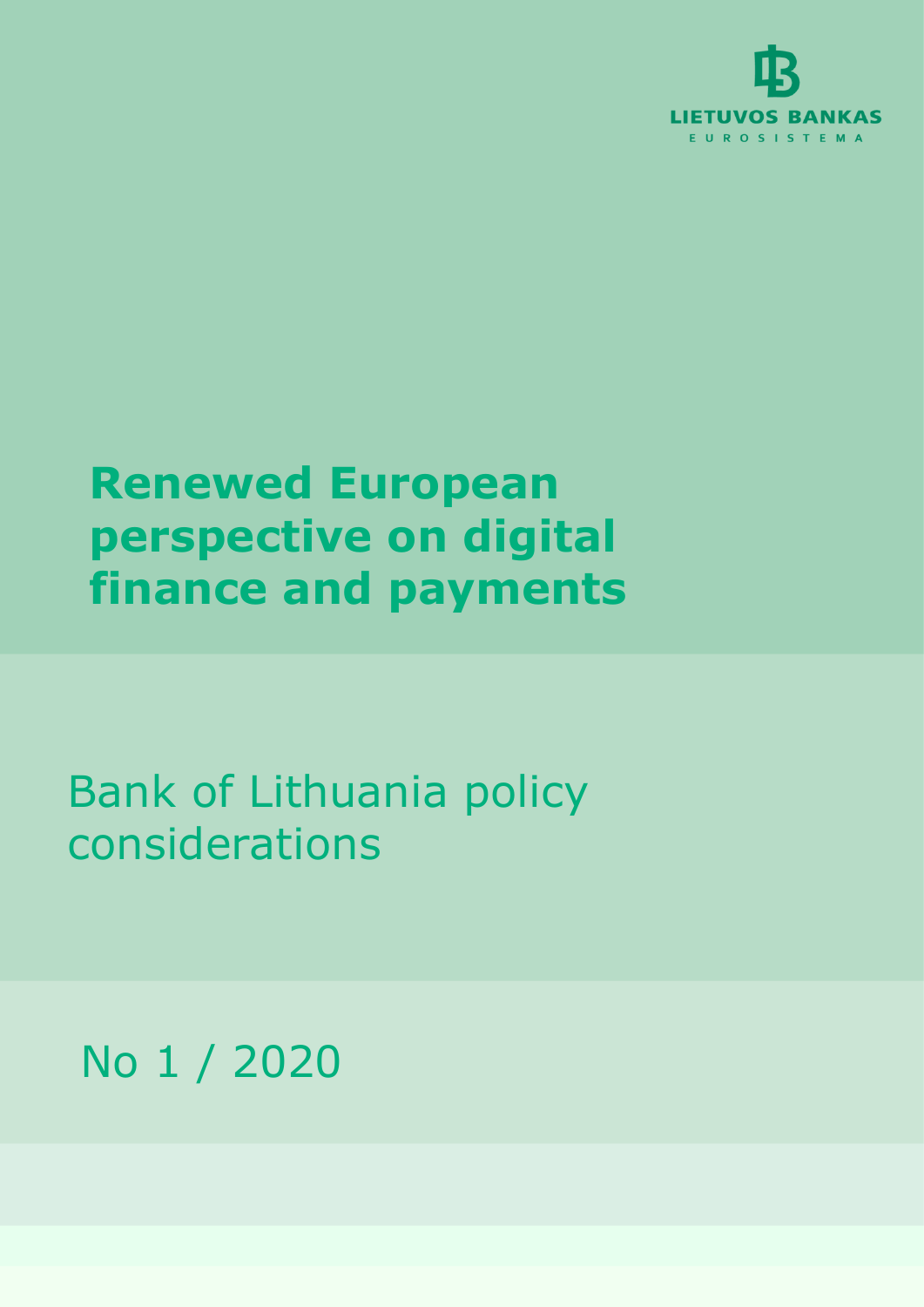Bank of Lithuania policy considerations No 1 / 2020

Edited by Mindaugas Liutvinskas Dovilė Arlauskaitė

Authors Simonas Algirdas Spurga Audrius Šilgalis Rūta Merkevičiūtė Tomas Karpavičius Ramūnas Baravykas Martynas Pilkis Kristina Sačilkienė Jurga Kamienė

Supervisory, regulatory and technological convergence is needed to establish a culture of trust, level the playing field and deliver a stronger single market

Reproduction for educational and non-commercial purposes is permitted provided that the source is acknowledged.

© Lietuvos bankas, 2020 Gedimino pr. 6, LT-01103 Vilnius [www.lb.lt](http://www.lb.lt/)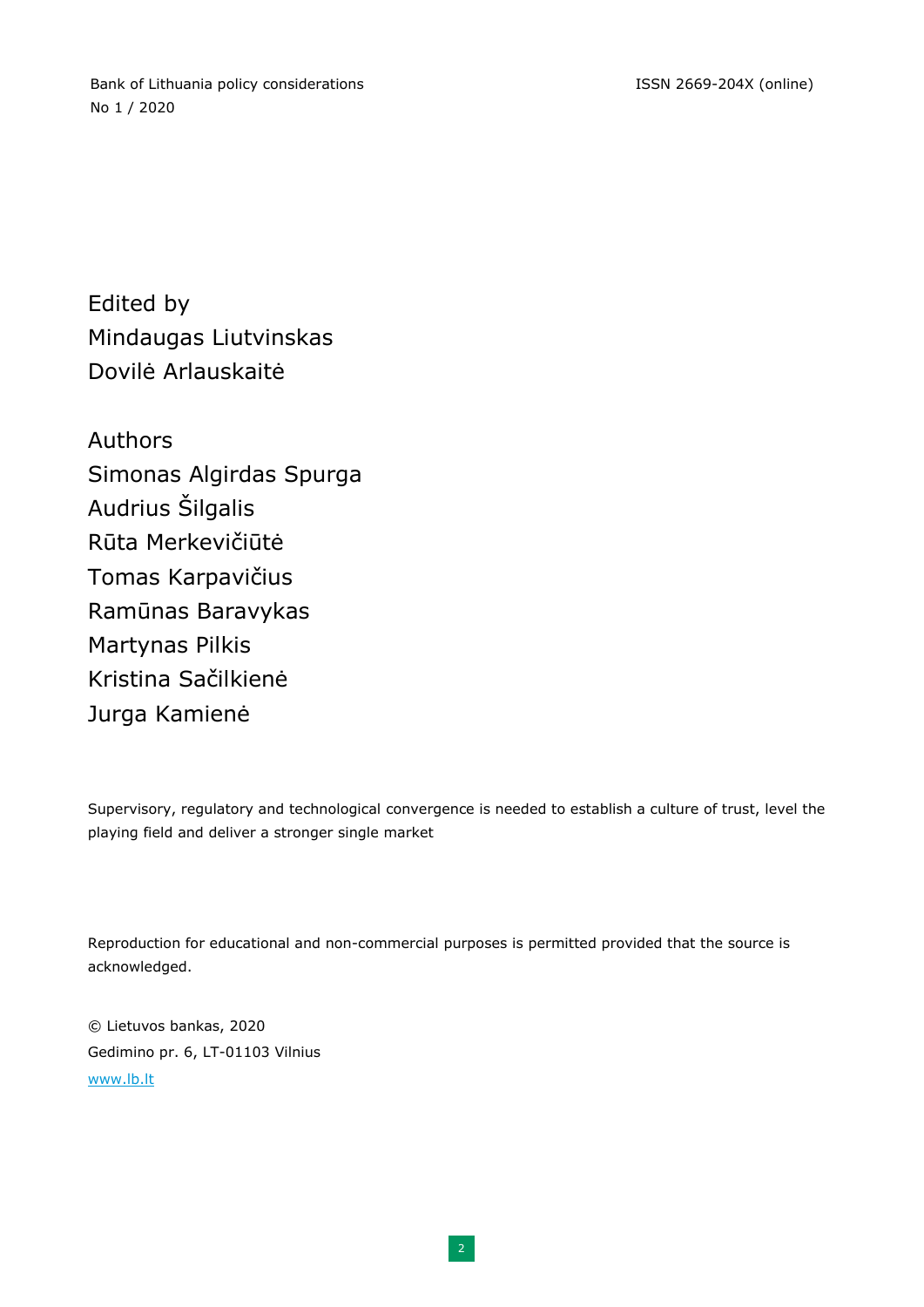**To date, EU-level initiatives have played an instrumental role in the ongoing digitalisation of the European financial sector.** The Digital Single Market Strategy (2015), the package of cybersecurity measures introduced in 2017, the Consumer Financial Services Action Plan (2017), as well as sectoral initiatives, such as the revised Payment Services Directive (2015), have promoted the uptake of new technologies by the financial industry. The FinTech Action Plan (2018) set out further specific steps to facilitate financial technologies in the EU, including the legislative proposal for a regulation on crowdfunding service providers, on which a provisional agreement was reached by the European Parliament and the Council in end-2019.

**Going forward, President von der Leyen's political guidelines emphasise the need to ensure Europe is fit for the digital age**. In this vein, we highly welcome the Commission's Work Programme (2020), which foresees a proposal for a new Digital Finance Strategy, as well as a Strategy on an integrated EU Payments Market. In this context, the Commission has launched or has already completed consultations to gather stakeholders' views, including more recently, on digital finance, retail payments, and crypto-assets. These initiatives demonstrate the EU's overarching commitment to support technological innovation in the financial sector.

**Despite the significant progress made over the recent years, further and decisive European action is indeed warranted on the digital finance front to address inefficiencies in the EU's financial system and its regulatory framework.** These include Europe's overbanking problem and, in some jurisdictions, a large market concentration; inefficiency in cross-border payments and the withdrawal of correspondent banking relationships; fragmentation along national borders in the provision of an array of financial services; and the lack of opportunities for SME financing. The supervisors and the public sector at large can and should play a strong catalytic role in resolving these issues through innovation and digitalisation.

Box 1. Bank of Lithuania's considerations for a new EU agenda on digital finance and payments

- 1. Accelerate supervisory and regulatory convergence through EU regulations rather than directives;
- 2. Increase cross-border supply of fintech and crypto asset solutions by updating current frameworks and delivering tailored EU-level regulation;
- 3. Standardise and digitalise regulatory practices, paving the way for a stronger European dimension to the supervision of digital finance;
- 4. Facilitate cooperation between financial and non-financial supervisors, including through novel models of partnership;
- 5. Develop pan-European instant payment solutions in the area of retail payments.

**Moreover, the importance of digital finance has only been amplified in the context of the pandemic.** COVID-19 has prompted a renewed sense of urgency to ensure innovation for the benefit of consumers, businesses, and indeed the entire economy. We strongly believe that the crisis at hand provides a window of opportunity for further digitalisation of the financial sector – and in particular financial services – rather than an excuse to delay action.

**A coordinated European action would both expedite innovation and allow for better risk management, ensuring a well-balanced approach to digitalisation of finance.** Digitalisation tends to cross national borders, and a single jurisdiction can hardly be isolated from the related risks. An EUlevel approach is best suited to pool knowledge and upscale the best regulatory and supervisory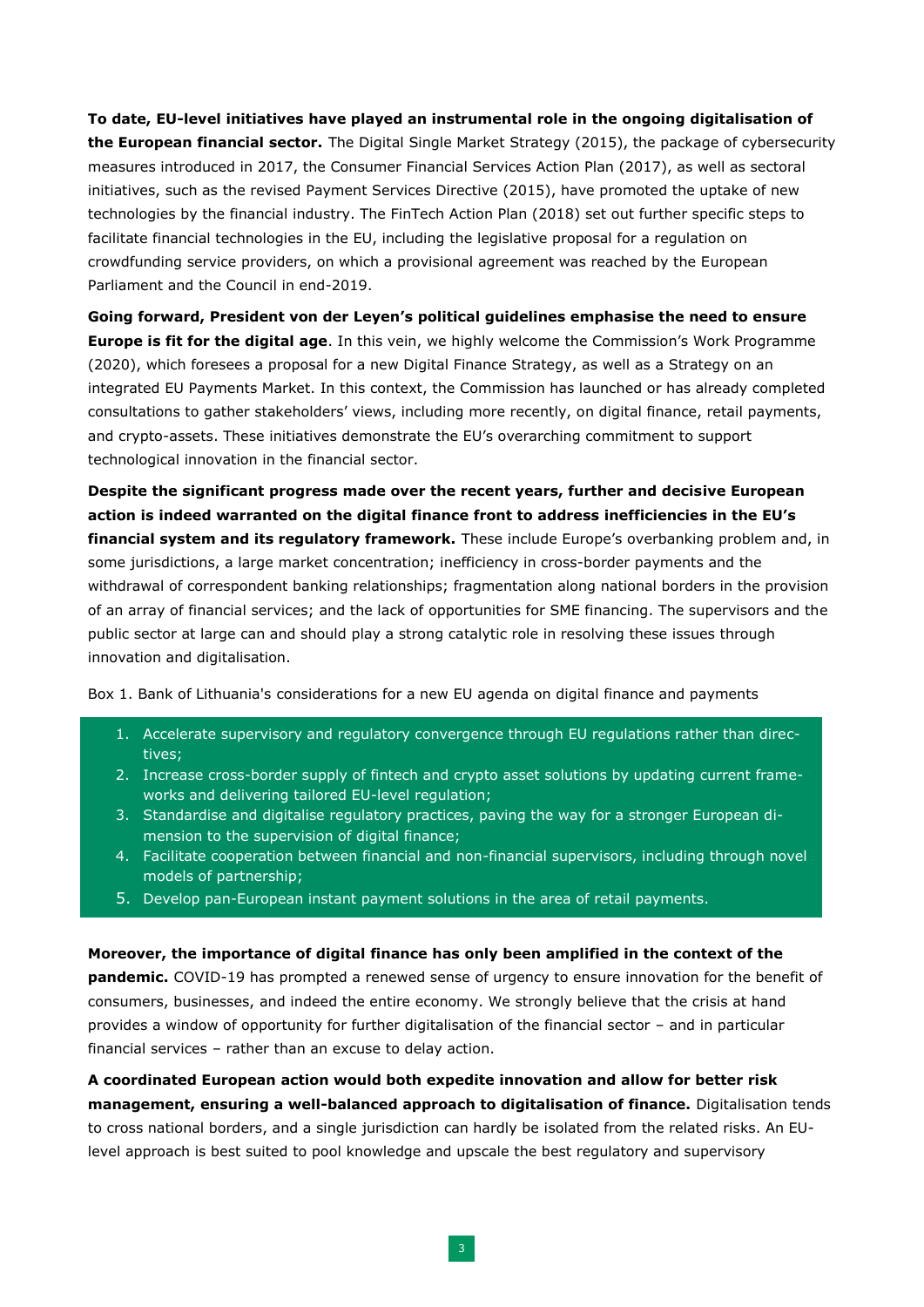practices. Stronger cooperation would enable public authorities to keep up with, or even to lead market developments, rather than trail behind them.

# **Therefore, with the European Commission developing new EU-level digital finance, payments, and crypto agenda, we put forward the considerations listed in Box 1 above, which in our view would:**

- Help create a level playing field for novel market players;
- Open the doors for scaling up financial technology products and services across the single market;
- Unify the regulatory perimeter and help avoid regulatory arbitrage, neutralising the related risks;
- Help avoid a regulatory race to the bottom;
- Help supervisors achieve efficiency gains and enhanced supervisory outcomes;
- Facilitate smooth circulation of knowledge and ideas between regulators from different sectors.

**From a broader perspective, a truly joint European action in digital finance and payments can contribute to the broader EU agenda and reinforce the sovereignty of Europe.** A renewed European push in the area of digitalisation of finance can deepen the single market – the vehicle of growth in Europe – and contribute to reducing its fragmentation in services. Digital finance can also help build the banking union and the capital markets union, essential pillars to the smooth functioning of our Economic and Monetary Union. Moreover, financial innovation may facilitate the delivery of the Green Deal and the sustainable finance agenda. Finally, it can strengthen the international role of the euro – and, by extension, Europe's economic autonomy.

Below is an overview of the considerations set out in the paper for a renewed European perspective on digital finance and payments:

# **1. Accelerate supervisory and regulatory convergence through EU regulations rather than directives**

**Transitioning from directives to a more extensive use of EU regulations should be considered in order to ensure a more consistent application of EU rules pertinent to the digitalisation of finance.** Current differences in the national transposition of EU directives can create barriers for scaling innovative financial technology solutions across the continent. The application of the AMLD is a case in point, as differences in its national transposition call for further work in terms of harmonisation of AML/CTF requirements for client CDD/KYC processes, as well as requirements for remote client onboarding. Better-harmonised AML rules should also take into account and find an appropriate balance with other areas of regulation, such as GDPR.

## **2. Increase cross-border supply of fintech and crypto asset solutions by updating current frameworks and delivering tailored EU regulation**

**Where our frameworks do not keep up with the developments in the market, novel emerging market segments require updated – or, in some cases, entirely novel – EU-wide regulation that is targeted and up-to-date**. An operational EU-level framework for emerging innovative market segments could help make sure that novel solutions are subject to the same regulation and supervision across the EU; that regulation of innovative business models is proportionate to the associated risks; and that these new entities consistently fall under the regulatory perimeter. Moreover, targeted and up-todate regulation can also render the regulatory framework more technologically neutral – without assuming usage of a predefined technology.

**One particular segment that warrants a more tailored approach is the emerging P2P insurance sector (see Box 2 below), which so far has not been regulated consistently across the EU.** The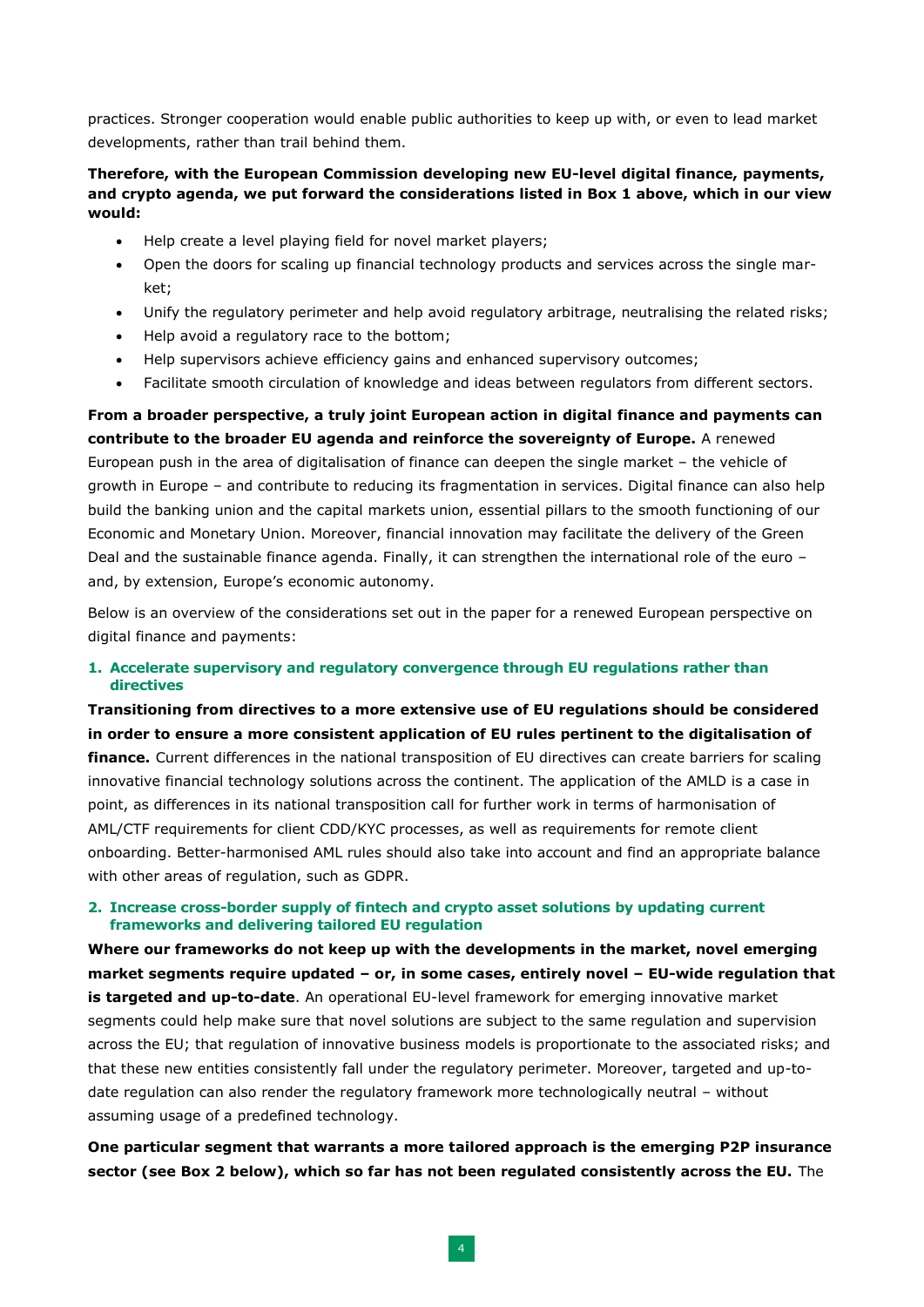sector may require a similar EU-level framework on par with the proposed regulation on European crowdfunding services providers.

**Similarly, a clear classification of crypto assets – harmonised across the EU – would address their divergent treatment across jurisdictions and help apply the appropriate regulation in a technologically neutral way.** Crypto assets, which represent a financial claim on, or a liability of, any identifiable entity, are tokenised representations of traditional securities, investment funds or e-money – and should therefore be treated as such across the EU. In this vein, we should review existing regulation in order to allow broader application of distributed ledger technology, rendering the current framework more technologically neutral and ensuring consistent supervision. At the same time, where necessary, the EU should look to create new standards regarding those crypto assets to which the prevailing regulatory framework is not directly applicable. For instance, the sale of utility tokens can indeed stimulate the growth of the EU's capital markets and provide an innovative and inclusive way of financing SMEs – but a consistent regulatory approach is needed in this segment to ensure a level playing field and appropriate consumer protection.

#### Box 2. Current issues with P2P insurance regulation

Currently across the EU, the legal framework for insurers or insurance intermediaries is usually applied in relation to P2P insurance entities. However, the P2P business model differs from both the insurance company's model (whereby the company assumes insurance risk and guarantees loss compensation), as well as the model of an insurance intermediary. Arguably, requirements applied with regard to the traditional insurance business model are not best suited to capture the specific risks arising from the P2P insurance activities, which are geared towards building risk sharing networks. At the same time, these requirements may also prove to be disproportionate to the risks posed by the P2P insurance.

Moreover, applying different requirements to P2P insurance activities depending on the type of the provider (for example, the insurance company or the insurance intermediary) does not bode well with the principles of activity-based regulation. These inconsistencies also give rise to divergence in the requirements applied towards the sector across the EU, with P2P insurance requiring different licenses in different Member States. As a result, the development of this innovative sector across borders has been constrained.

### **3. Standardise and digitalise regulatory practices, paving the way for a stronger European dimension to the supervision of digital finance**

**Standardisation and digitalisation of regulatory practices – upgrading the everyday work of the NCAs in a harmonised way – could contribute to a culture of trust across borders, deliver a more unified supervision of digital finance, and facilitate the spread of innovative solutions in the Single Market.** Standardisation and a common digital toolkit could also help reap tangible efficiency gains for the supervisors. Therefore, we put forward the following considerations:

 **The EU should lead the way on unifying and standardising protocols for data reporting.** We note that there are good practice examples to reduce the reporting burden for financial institutions in certain jurisdictions. These country-specific initiatives may have the potential for broader use. However, the uptake should be harmonised across the EU, as it is paramount that NCAs move towards a set of unified standards. This could reduce the reporting burden for financial institutions, facilitate the upscaling of innovative business models, and enhance trust among the NCAs themselves. Moreover, data and standardised protocols would induce the uptake of novel technological solutions, including RegTech and SupTech instruments.